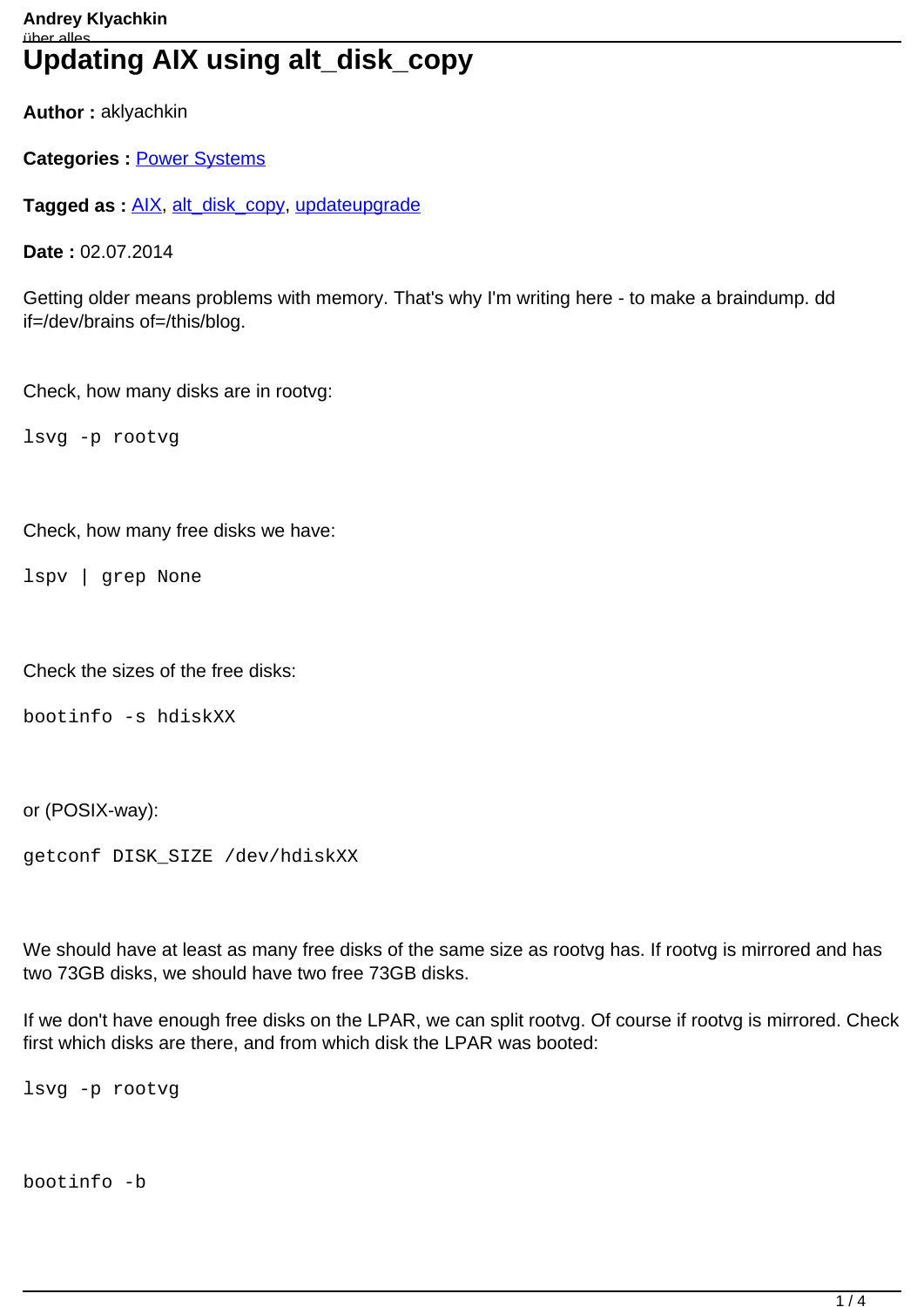Remove another disk from rootvg! If rootvg contains hdisk0 and hdisk1, and the LPAR was booted from hdisk0, split hdisk1 from rootvg. Trust me - it makes life easier in case of errors and accidental reboots :-)

I use the following one-liner to remove (almost) all logical volumes from the disk:

```
lsvg -l rootvg | tail +3 | grep -v sysdump | awk '{print "rmlvcopy "$1" 1 hdis
k1"' | sh -v
```
Next check if you still have any logical volumes on the disk to remove from rootvg:

lspv -l hdisk1

if you have any sysdump devices, deactivate them first using sysdumpdev and then remove.

```
sysdumpdev -P -p /dev/sysdumpnull
```

```
rmlv lg_sysdumplv
```
If you have any other logical volumes, check if they have a copy and they should be migrated to another disk:

```
migratepv -l lv00 hdisk1 hdisk0
```
When the disk is empty and contains no more logical volumes, remove it from rootvg.

reducevg -f rootvg hdisk1

Don't forget to remove boot record. Just in case.

chpv -c hdisk1

OK. Now we have a disk or two disks to make a copy of rootvg. Let's do it! But first check if you have /etc/exclude.rootvg file and remove it or copy it to a safe place.

alt\_disk\_copy -B -d hdisk1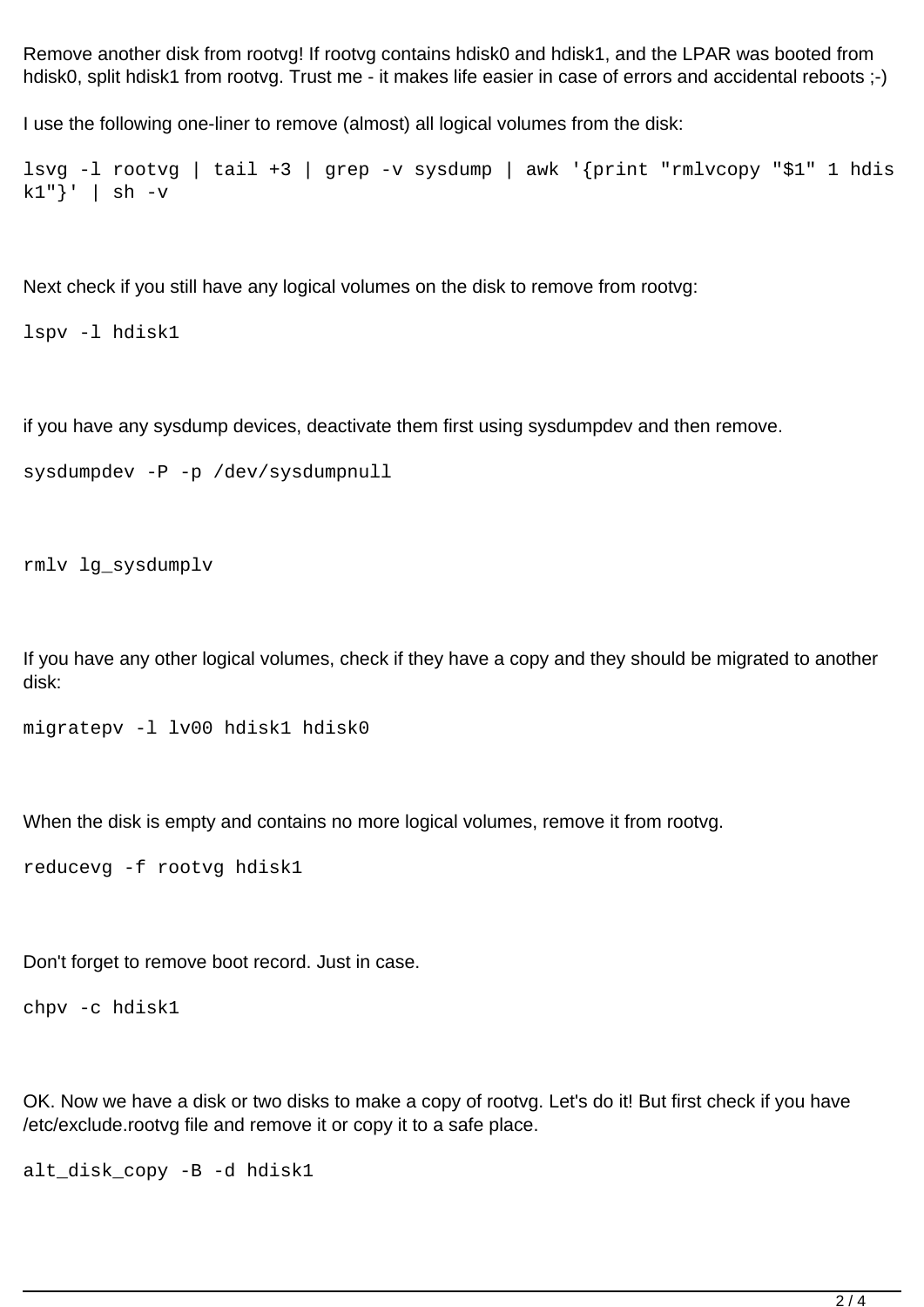```
or
```

```
alt disk copy -B -d "hdisk2 hdisk3"
```
It takes a little bit time. But after this step we have two identical copies of rootvg. We can boot from either disk and have the same system.

Now we start to update our second copy of rootvg. We should first "wake up" it, then remove all emergency fixes we have and the update.

Wake up:

```
alt_rootvg_op -W -d hdisk1
```
Removal of emergency fixes:

```
INUCLIENTS=1 chroot /alt_inst /usr/sbin/emgr -l
```

```
INUCLIENTS=1 chroot /alt_inst /usr/sbin/emgr -rL
```
If you still don't have a directory with AIX update, mount it from your NFS server or copy it locally.

```
mount -o soft nfs-server:/aix/update /mnt
```
Then start the longest process ever.

alt\_rootvg\_op -C -I "acNgXY" -b update\_all -l /mnt

The first I is big i - installp options, the second l is small L - location.

Update usually runs very long. It depends, if you update a TL or just a SP. SP update can run 30-60 minutes. TL update can run several hours. But when it is done, you must check if it really was so successful as installp says:

```
chroot /alt inst /usr/bin/oslevel -s
```

```
chroot /alt_inst /usr/bin/lppchk -vm3
```